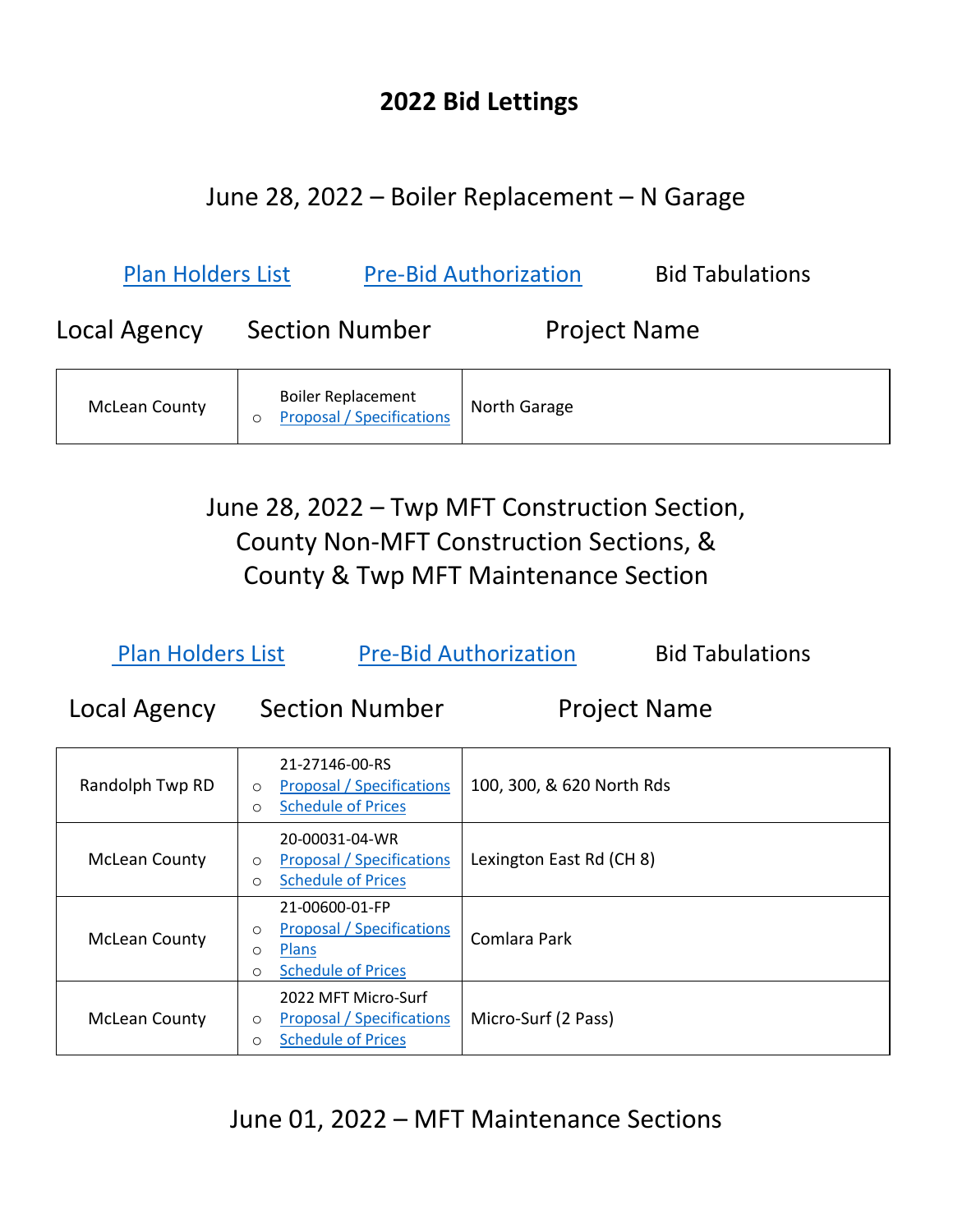[Plan Holders List](https://www.mcleancountyil.gov/DocumentCenter/View/21875/Plan-Holders-List---06-01-2022) [Pre-Bid Authorization](https://www.mcleancountyil.gov/DocumentCenter/View/8019/Authorization-to-Bid-Form-Fillable) [Bid Tabulations](https://www.mcleancountyil.gov/DocumentCenter/View/22375/11-01June2022---Bid-Tab)

Local Agency Section Number Project Name

| McLean Co        | 22-00040-06-SC<br><b>Proposal / Specifications</b><br>$\circ$<br><b>Schedule of Prices</b><br>$\circ$ | Holder Rd (CH 25) - Micro-Surf |
|------------------|-------------------------------------------------------------------------------------------------------|--------------------------------|
| Chenoa Twp RD    | 22-09128-01-SC<br><b>Proposal / Specifications</b><br>$\circ$<br><b>Schedule of Prices</b><br>$\circ$ | 2550 East Rd - Micro-Surf      |
| Dawson Twp RD    | 22-13114-00-SC<br><b>Proposal / Specifications</b><br>$\circ$<br><b>Schedule of Prices</b><br>$\circ$ | 2400 East Rd - Micro-Surf      |
| Lexington Twp RD | 22-21134-01-SC<br>Proposal / Specifications<br>$\circ$<br><b>Schedule of Prices</b><br>$\circ$        | 2555 North Rd - Micro-Surf     |

## May 26, 2022 – Twp BR Construction Project

[Plan Holders List](https://www.mcleancountyil.gov/DocumentCenter/View/21858/Plan-Holders-List---05-26-2022) [Pre-Bid Authorization](https://www.mcleancountyil.gov/DocumentCenter/View/8019/Authorization-to-Bid-Form-Fillable) [Bid Tabulation](https://www.mcleancountyil.gov/DocumentCenter/View/22362/10-26May2022---Bid-Tab)

Local Agency Section Number Project Name Anchor Twp RD 21-02124-00-BR o [Proposal / Specifications](https://www.mcleancountyil.gov/DocumentCenter/View/21867/Anchor-Twp-RD---21-02124-00-BR---Meiner-II-BR---Proposal) o [Plans](https://www.mcleancountyil.gov/DocumentCenter/View/21868/Anchor-Twp-RD---21-02124-00-BR---Meiner-II-BR---Plans) o [Schedule of Prices](https://www.mcleancountyil.gov/DocumentCenter/View/21869/BLR-12201---Schedule-of-Prices) Meiners II BR – 1700 North Rd

## Project April 19, 2022 – Maintenance Section

[Plan Holders List](https://www.mcleancountyil.gov/DocumentCenter/View/21553/Plan-Holders-List---04-19-2022) [Pre-Bid Authorization](https://www.mcleancountyil.gov/DocumentCenter/View/8019/Authorization-to-Bid-Form-Fillable) [Bid Tabulations](https://www.mcleancountyil.gov/DocumentCenter/View/21622/09-19April2022---Bid-Tab)

Local Agency Section Number Project Name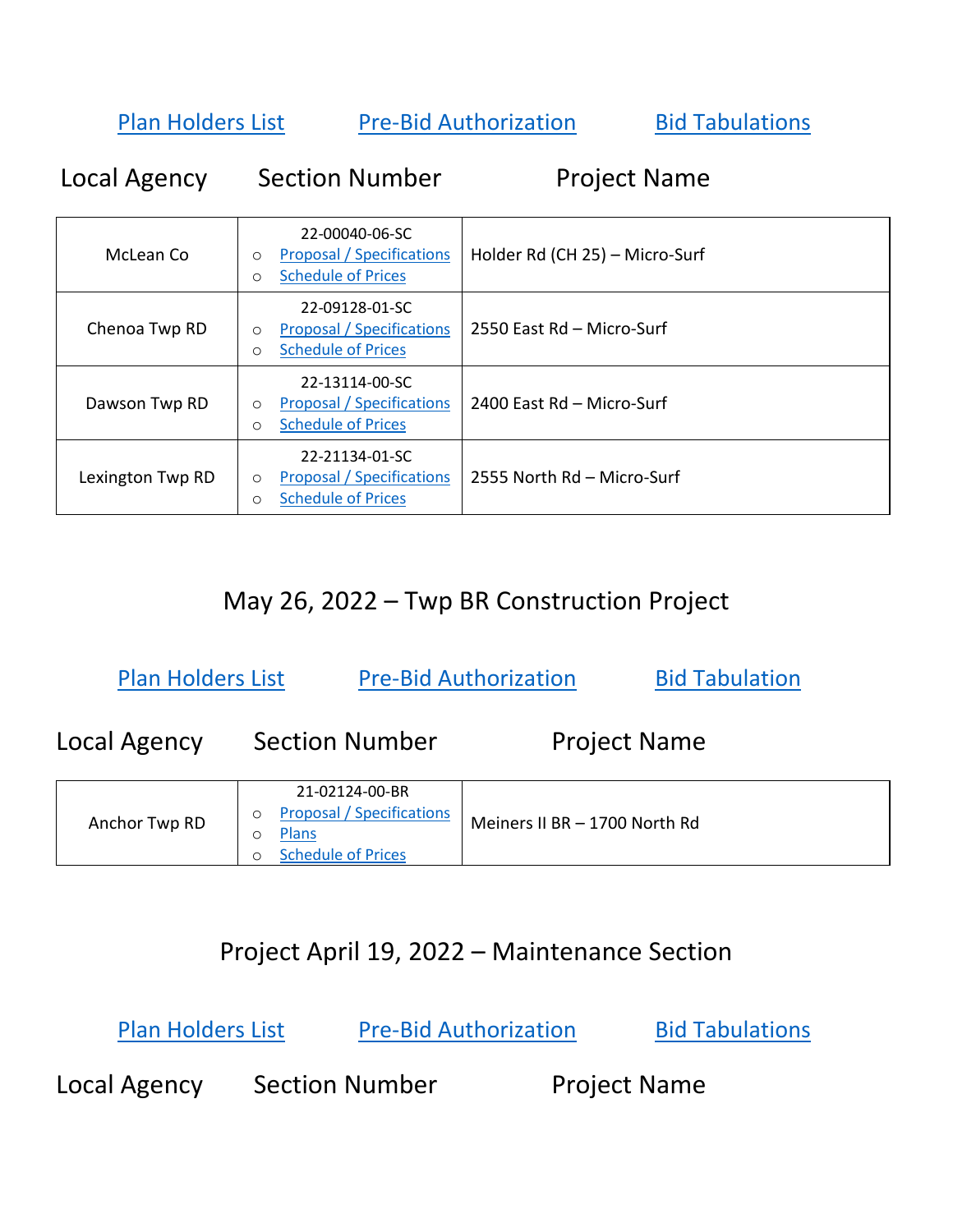|           | 21-00600-00-RS                                                                |                                         |
|-----------|-------------------------------------------------------------------------------|-----------------------------------------|
| McLean Co | <b>Proposal / Specifications</b><br><b>Plans</b><br><b>Schedule of Prices</b> | Government Center & Metcom Parking Lots |

# April 14, 2022 – Material Quote

| Plan Holders List<br><b>Pre-Bid Authorization</b><br><b>Bid Tabulations</b> |                                                                                |                                                                                                                                                   |
|-----------------------------------------------------------------------------|--------------------------------------------------------------------------------|---------------------------------------------------------------------------------------------------------------------------------------------------|
| Local Agency                                                                | <b>Section Number</b>                                                          | <b>Project Name</b>                                                                                                                               |
| <b>Bellflower Twp RD</b>                                                    | 22-04000-00-GM<br>GR 3 & 4<br><b>Quote / Specifications</b><br>$\circ$         | GR 3: Seal Ct Agg CA-15/16 (Crush Limestone Only)<br>GR 4: Agg Surf Cse CA-6/10 (Crush Limestone Only)                                            |
| Chenoa Twp RD                                                               | 22-09000-00-GM<br>GR 3, 4, 7, & 19<br><b>Quote / Specifications</b><br>$\circ$ | GR 3: Seal Ct Agg CA-15/16 (Crush Limestone Only)<br>GR 4: Agg Surf Cse CA-6/10 (Crush Limestone Only)<br>GR 7: Cold Mix<br>GR 19: Fill Sand FA-6 |
| Downs Twp RD                                                                | 22-14000-00-GM<br>GR 3 & 4<br><b>Quote / Specifications</b><br>$\circ$         | GR 3: Seal Ct Agg CA-15/16<br>GR 4: Agg Surf Cse CA-6/10 (Crush Limestone Only)                                                                   |
| Funk's Grove Twp RD                                                         | 22-17000-00-GM<br>GR 3A & 4<br><b>Quote / Specifications</b><br>$\circ$        | GR 3A: Seal Ct Agg CA-15/16 (Dbl Wash Agg Only)<br>GR 4: Agg Surf Cse CA-6/10 (Crush Limestone Only)                                              |
| <b>Gridley Twp RD</b>                                                       | 22-18000-00-GM<br>GR 3 & 4<br><b>Quote / Specifications</b><br>$\circ$         | GR 3: Seal Ct Agg CA-15/16 (Crush Limestone Only)<br>GR 4: Agg Surf Cse CA-6/10 (Crush Limestone Only)                                            |
| Lawndale Twp RD                                                             | 22-20000-00-GM<br>GR 3 & 4<br><b>Quote / Specifications</b><br>$\circ$         | GR 3: Seal Ct Agg CA-15/16 (Crush Limestone Only)<br>GR 4: Agg Surf Cse CA-6/10 (Crush Limestone Only)                                            |
| Randolph Twp RD                                                             | 22-27000-00-GM<br>GR <sub>3</sub> A<br>Quote / Specifications<br>$\circ$       | GR 3A: Seal Ct Agg CA-15/16 (Dbl Wash Agg Only)                                                                                                   |
| Yates Twp RD                                                                | 22-31000-00-GM<br>GR 3 & 20<br><b>Quote / Specifications</b><br>O              | GR 3: Seal Ct Agg CA-15/16 (Crush Limestone Only)<br>GR 20: Trench Bkfill FA-6                                                                    |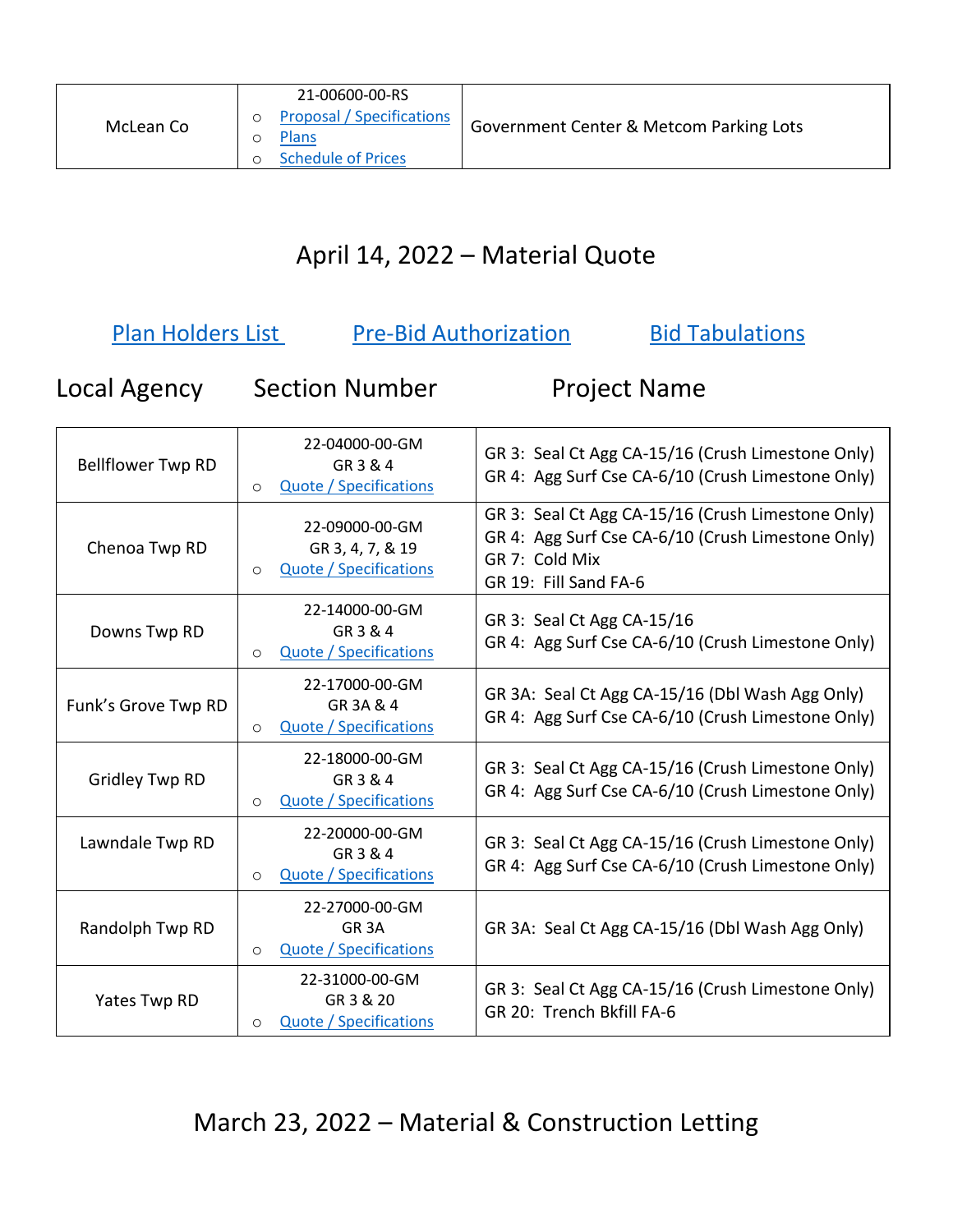[Plan Holders List](https://www.mcleancountyil.gov/DocumentCenter/View/21417/Plan-Holders-List---03-23-2022) [Pre-Bid Authorization](https://www.mcleancountyil.gov/DocumentCenter/View/8019/Authorization-to-Bid-Form-Fillable) Bid Tabulations

| Local Agency                          | <b>Section Number</b>                                                                                                     | <b>Project Name</b>                                                                                                                                                         |
|---------------------------------------|---------------------------------------------------------------------------------------------------------------------------|-----------------------------------------------------------------------------------------------------------------------------------------------------------------------------|
| McLean Co                             | $22-00000-00-GM - GR$ 2<br><b>Proposal / Specifications</b><br>$\circ$<br><b>Schedule of Prices</b><br>$\circ$            | Bit Mat'l HFRS-2P<br>Seal Ct Agg FA-1 (Spl $-$ F/S);<br>Fog Seal (Bit Mat'l SS-1h)                                                                                          |
| McLean Co & Twp RD<br>S 1400 North Rd | 2022 Seal Ct Comb - GR 1<br><b>Proposal / Specifications</b><br>$\circ$<br><b>Schedule of Prices</b><br>$\circ$           | Bit Mat'l: MC-30 Prm; PG-52/28; HFRS-2P<br>Cover Ct Agg CA-14 (F/S & L/S)<br>Seal Ct Agg CA-15/16 (F/S & L/S)                                                               |
| McLean Co & Twp RD<br>N 1400 North Rd | 2022 Seal Ct Comb - GR 2<br><b>Proposal / Specifications</b><br>$\circ$<br><b>Schedule of Prices</b><br>$\circ$           | Bit Mat'l: MC-30; PG-52/28; HFRS-2P<br>Cover Ct Agg CA-14 (F/S - Limestone & Gravel Only)<br>Seal Ct Agg CA-15/16 (F/S - Limestone & Gravel Only) (L/S)<br>Fog Seal (SS-1h) |
| McLean Co                             | 21-00053-02-SC<br><b>Proposal / Specifications</b><br>$\circ$<br>Plans<br>$\circ$<br><b>Schedule of Prices</b><br>$\circ$ | Chenoa Rd (CH 19)                                                                                                                                                           |

## February 15, 2022 – Material Letting

| <b>Plan Holders List</b><br><b>Pre-Bid Authorization</b> |                                                                                                                                                                                                 | <b>Bid Tabulations</b>                                                      |
|----------------------------------------------------------|-------------------------------------------------------------------------------------------------------------------------------------------------------------------------------------------------|-----------------------------------------------------------------------------|
| Local Agency                                             | <b>Section Number</b>                                                                                                                                                                           | <b>Project Name</b>                                                         |
| McLean Co                                                | 22-00000-00-GM - GR 17<br><b>Quote / Specifications</b><br>$\circ$                                                                                                                              | Bit Mat'l HFE-90 or 150                                                     |
| Funk's Grove RD                                          | 22-17000-00-GM - GR 17<br>Quote / Specifications<br>$\circ$                                                                                                                                     | Bit Mat'l HFE-90 or 150                                                     |
| Randolph RD                                              | 22-27000-00-GM - GR 17<br>Quote / Specifications<br>$\circ$                                                                                                                                     | Bit Mat'l HFE-90 or 150                                                     |
| McLean Co                                                | 2022 Non-MFT GR 9<br>Quote / Specifications<br>$\circ$                                                                                                                                          | HMA Surf Cse Mix "C" N50 or<br>HMA Bind Cse IL 19.0                         |
| McLean Co                                                | 2022 Non-MFT GR 22A, B, & C<br><b>Proposal / Specifications</b><br>$\circ$<br>Schedule of Prices - 22A<br>$\circ$<br>Schedule of Prices - 22B<br>$\circ$<br>Schedule of Prices - 22C<br>$\circ$ | Pipe Culverts<br>$GR$ 22A - Pre-ct<br>$GR$ 22B $-$ Alum<br>$GR$ 22C $-$ PVC |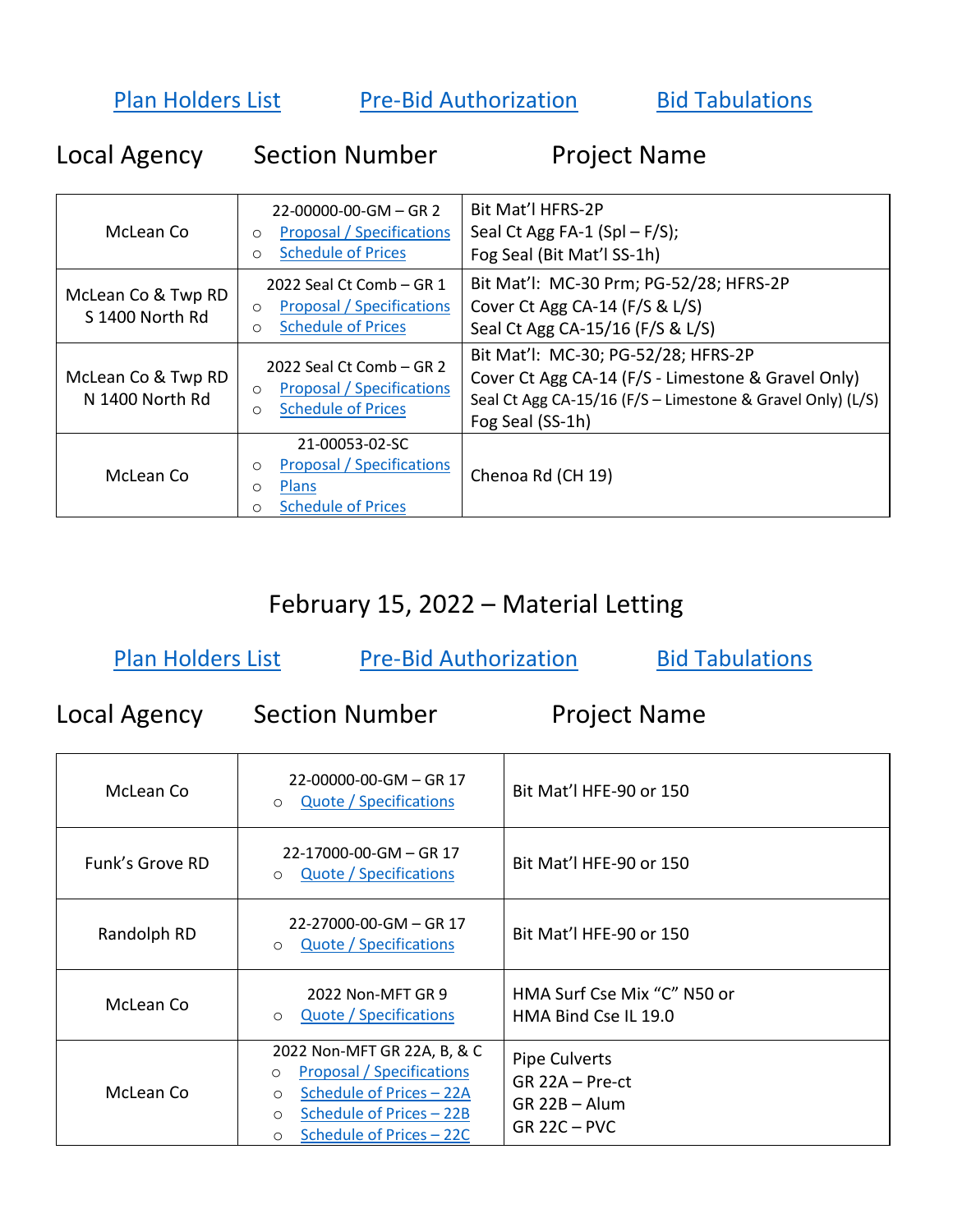## February 10, 2022 – Construction & Maintenance Project Letting

[Plan Holders List](https://www.mcleancountyil.gov/DocumentCenter/View/21268/Plan-Holders-List---02-10-2022) [Pre-Bid Authorization](https://www.mcleancountyil.gov/DocumentCenter/View/8019/Authorization-to-Bid-Form-Fillable) [Bid Tabulations](https://www.mcleancountyil.gov/DocumentCenter/View/21340/05-10February2022---Bid-Tab)

Local Agency Section Number Project Name

| McLean Co  | 21-00005-06-RS<br><b>Proposal / Specifications</b><br>$\circ$<br><b>Plans</b><br>O<br><b>Schedule of Prices</b><br>$\circ$             | Meadows Rd (CH 23)                   |
|------------|----------------------------------------------------------------------------------------------------------------------------------------|--------------------------------------|
| McLean Co  | 21-00046-14-RS<br><b>Proposal / Specifications</b><br>$\circ$<br><b>Plans</b><br>$\circ$<br><b>Schedule of Prices</b><br>$\circ$       | PJ Keller Hwy (CH 8)                 |
| Gridley RD | 21-18133-00-WR<br><b>Proposal / Specifications</b><br>$\circ$<br><b>Plans</b><br>$\circ$<br><b>Schedule of Prices</b><br>$\circ$       | 2150 & 2130 East Rds & 2750 North Rd |
| McLean Co  | 2022 Blooming Grove WF<br><b>Proposal / Specifications</b><br>$\circ$<br><b>Schedule of Prices</b><br>$\circ$<br>Addemdum 1<br>$\circ$ | 2022 Blooming Grove Wind Farm        |
| McLean Co  | 2022 Bright Stalk WF<br><b>Proposal / Specifications</b><br>$\circ$<br><b>Schedule of Prices</b><br>$\Omega$                           | 2022 Bright Stalk Wind Farm          |

January 25, 2022 – Construction & Material Project Letting

[Plan Holders List](https://www.mcleancountyil.gov/DocumentCenter/View/21232/Plan-Holders-List---1-25-2022---2022) [Pre-Bid Authorization](https://www.mcleancountyil.gov/DocumentCenter/View/8019/Authorization-to-Bid-Form-Fillable) [Bid Tabulations](https://www.mcleancountyil.gov/DocumentCenter/View/21287/03---25January2022---Bid-Tab)

Local Agency Section Number Project Name

| McLean Co         | 20-00005-05-WR<br><b>Proposal / Specifications</b><br>$\circ$<br>Plans<br>O<br><b>Schedule of Prices</b> | Meadows Rd (CH 23)                                         |
|-------------------|----------------------------------------------------------------------------------------------------------|------------------------------------------------------------|
| Cheney's Grove RD | 22-08000-00-GM - GR 14 & 15<br><b>Proposal / Specifications</b><br>$\circ$                               | GR 14: Seal Ct Agg CA-15/16<br>GR 15: Agg Surf Cse CA-6/10 |
| Dawson RD         | $22-13000-00-GM - GR$ 14<br><b>Proposal / Specifications</b><br>O                                        | GR 14: Seal Ct Agg CA-15/16                                |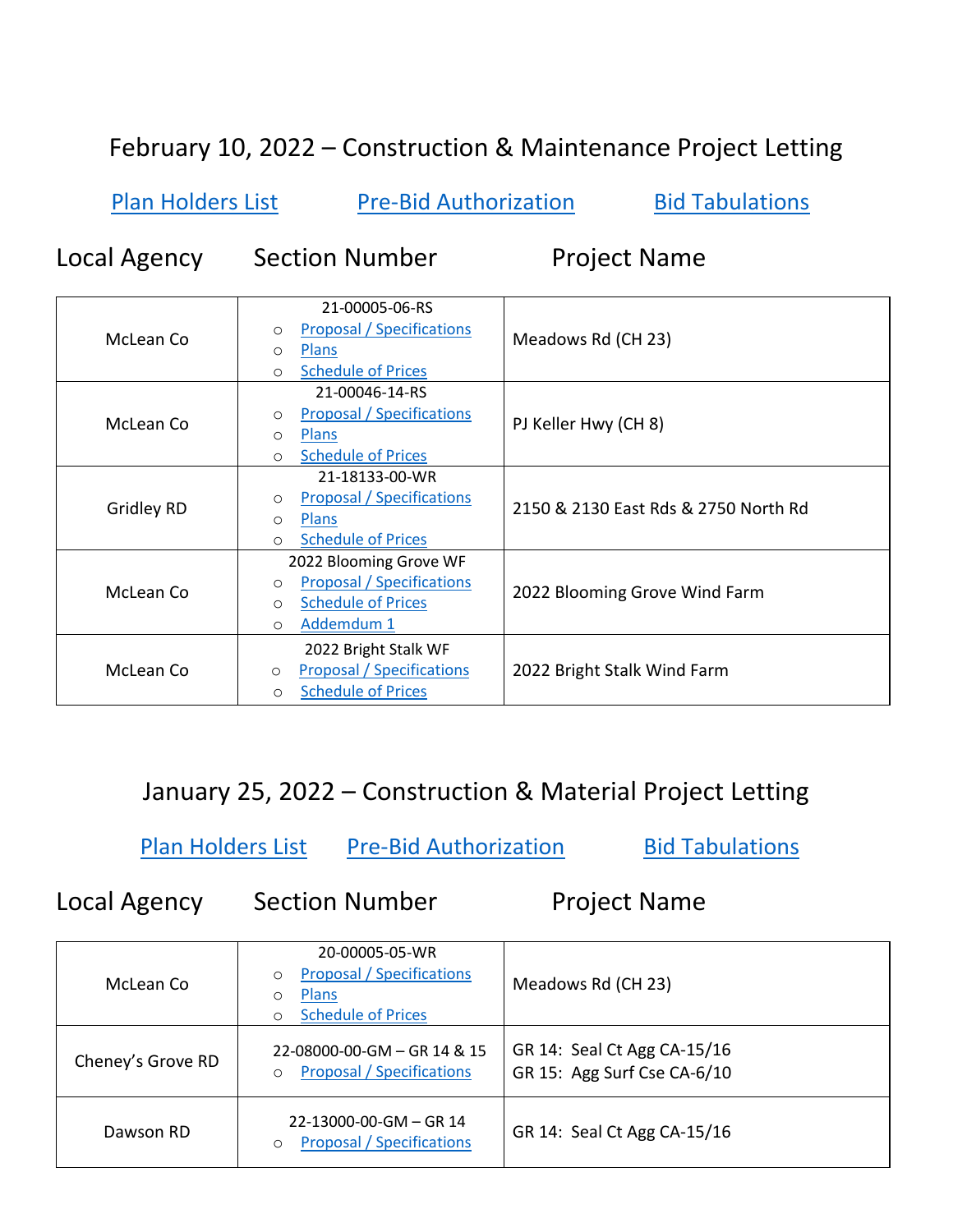# December 28, 2021 – 2022 Equipment Purchase

| <b>Pre-Bid Authorization</b><br><b>Plan Holders List</b> |                                  |                     | <b>Bid Tabulations</b>                           |
|----------------------------------------------------------|----------------------------------|---------------------|--------------------------------------------------|
| Local Agency                                             | <b>Section Number</b>            | <b>Project Name</b> |                                                  |
| McLean Co                                                | <b>Proposal / Specifications</b> |                     | 2022 Dump Body Hoist & Central Hydraulic Systems |

#### December 21, 2021 – 2022 Material & Project Letting

[Plan Holders List](https://www.mcleancountyil.gov/DocumentCenter/View/21101/Plan-Holders-List---12-21-2021---2022) [Pre-Bid Authorization](https://www.mcleancountyil.gov/DocumentCenter/View/8019/Authorization-to-Bid-Form-Fillable) [Bid Tabulations](https://www.mcleancountyil.gov/DocumentCenter/View/21304/02-21December2021-2022---Bid-Tab)

Local Agency Section Number Project Name

| McLean Co | 22-00000-00-GM - GR 3 & 3A<br><b>Material Quotation</b><br>$\circ$     | GR 3: CA-6/10<br>GR 3A: Chipping Labor                              |
|-----------|------------------------------------------------------------------------|---------------------------------------------------------------------|
| McLean Co | 22-00000-00-GM - GR 4<br><b>Material Quotation</b><br>$\circ$          | GR 4: CA-6/10 - Aggregate Shoulders                                 |
| McLean Co | 2022 Non-MFT - GR 5<br><b>Material Quotation</b><br>$\circ$            | GR 5: Riprap Bedding Grad 1                                         |
| McLean Co | 2022 Non-MFT - GR 6, 6A, & 6B<br><b>Material Quotation</b><br>$\Omega$ | GR 6: Riprap Grad 4<br>GR 6A: Riprap Grad 5<br>GR 6B: Riprap Grad 3 |
| McLean Co | 2022 Non-MFT - GR 7 & 8<br><b>Material Quotation</b><br>O              | GR 7: Cold Mix Patch<br>GR 8: Premix Sylvax Cold Mix Patch          |
| McLean Co | 2022 Non-MFT - GR 19<br><b>Material Quotation</b><br>$\circ$           | GR 19: Fill Sand                                                    |